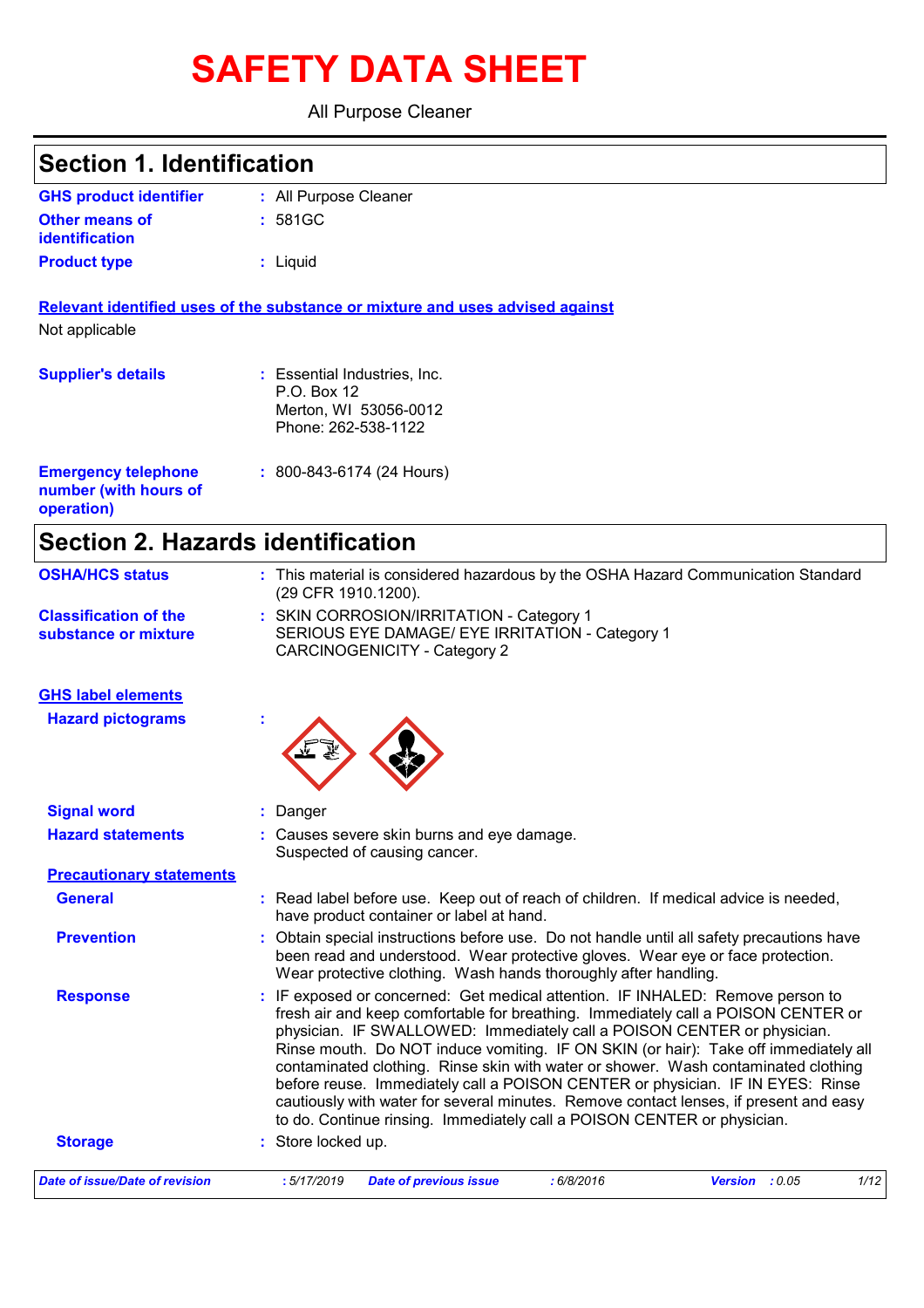### **Section 2. Hazards identification**

**Disposal :** Dispose of contents and container in accordance with all local, regional, national and international regulations.

#### **Hazards not otherwise classified**

### **Section 3. Composition/information on ingredients**

**:** None known.

| Substance/mixture     | : Mixture       |
|-----------------------|-----------------|
| <b>Other means of</b> | : Not available |
| <i>identification</i> |                 |

#### **CAS number/other identifiers**

| <b>CAS number</b>          | : Not applicable  |         |                   |
|----------------------------|-------------------|---------|-------------------|
| <b>Product code</b>        | $: 581 \text{GC}$ |         |                   |
| <b>Ingredient name</b>     |                   | %       | <b>CAS number</b> |
| Coconut oil diethanolamide |                   | $1 - 5$ | 68603-42-9        |
| pentasodium triphosphate   |                   | $1 - 5$ | 7758-29-4         |
| Diethanolamine             |                   | $1 - 5$ | 111-42-2          |

Any concentration shown as a range is to protect confidentiality or is due to batch variation.

**There are no additional ingredients present which, within the current knowledge of the supplier and in the concentrations applicable, are classified as hazardous to health or the environment and hence require reporting in this section.**

**Occupational exposure limits, if available, are listed in Section 8.**

### **Section 4. First aid measures**

#### **Description of necessary first aid measures**

| <b>Eye contact</b>             | : Get medical attention immediately. Call a poison center or physician. Immediately flush<br>eyes with plenty of water, occasionally lifting the upper and lower eyelids. Check for and<br>remove any contact lenses. Continue to rinse for at least 10 minutes. Chemical burns<br>must be treated promptly by a physician.                                                                                                                                                                                                                                                                                                                                                                                                                                                                                                                                                                                  |
|--------------------------------|--------------------------------------------------------------------------------------------------------------------------------------------------------------------------------------------------------------------------------------------------------------------------------------------------------------------------------------------------------------------------------------------------------------------------------------------------------------------------------------------------------------------------------------------------------------------------------------------------------------------------------------------------------------------------------------------------------------------------------------------------------------------------------------------------------------------------------------------------------------------------------------------------------------|
| <b>Inhalation</b>              | : Get medical attention immediately. Call a poison center or physician. Remove victim to<br>fresh air and keep at rest in a position comfortable for breathing. If it is suspected that<br>fumes are still present, the rescuer should wear an appropriate mask or self-contained<br>breathing apparatus. If not breathing, if breathing is irregular or if respiratory arrest<br>occurs, provide artificial respiration or oxygen by trained personnel. It may be<br>dangerous to the person providing aid to give mouth-to-mouth resuscitation. If<br>unconscious, place in recovery position and get medical attention immediately. Maintain<br>an open airway. Loosen tight clothing such as a collar, tie, belt or waistband. In case of<br>inhalation of decomposition products in a fire, symptoms may be delayed. The exposed<br>person may need to be kept under medical surveillance for 48 hours. |
| <b>Skin contact</b>            | : Get medical attention immediately. Call a poison center or physician. Flush<br>contaminated skin with plenty of water. Remove contaminated clothing and shoes.<br>Wash contaminated clothing thoroughly with water before removing it, or wear gloves.<br>Continue to rinse for at least 10 minutes. Chemical burns must be treated promptly by a<br>physician. Wash clothing before reuse. Clean shoes thoroughly before reuse.                                                                                                                                                                                                                                                                                                                                                                                                                                                                           |
| <b>Ingestion</b>               | : Get medical attention immediately. Call a poison center or physician. Wash out mouth<br>with water. Remove dentures if any. Remove victim to fresh air and keep at rest in a<br>position comfortable for breathing. If material has been swallowed and the exposed<br>person is conscious, give small quantities of water to drink. Stop if the exposed person<br>feels sick as vomiting may be dangerous. Do not induce vomiting unless directed to do<br>so by medical personnel. If vomiting occurs, the head should be kept low so that vomit<br>does not enter the lungs. Chemical burns must be treated promptly by a physician.<br>Never give anything by mouth to an unconscious person. If unconscious, place in                                                                                                                                                                                  |
| Date of issue/Date of revision | 2/12<br>: 5/17/2019<br>: 6/8/2016<br><b>Date of previous issue</b><br>Version : 0.05                                                                                                                                                                                                                                                                                                                                                                                                                                                                                                                                                                                                                                                                                                                                                                                                                         |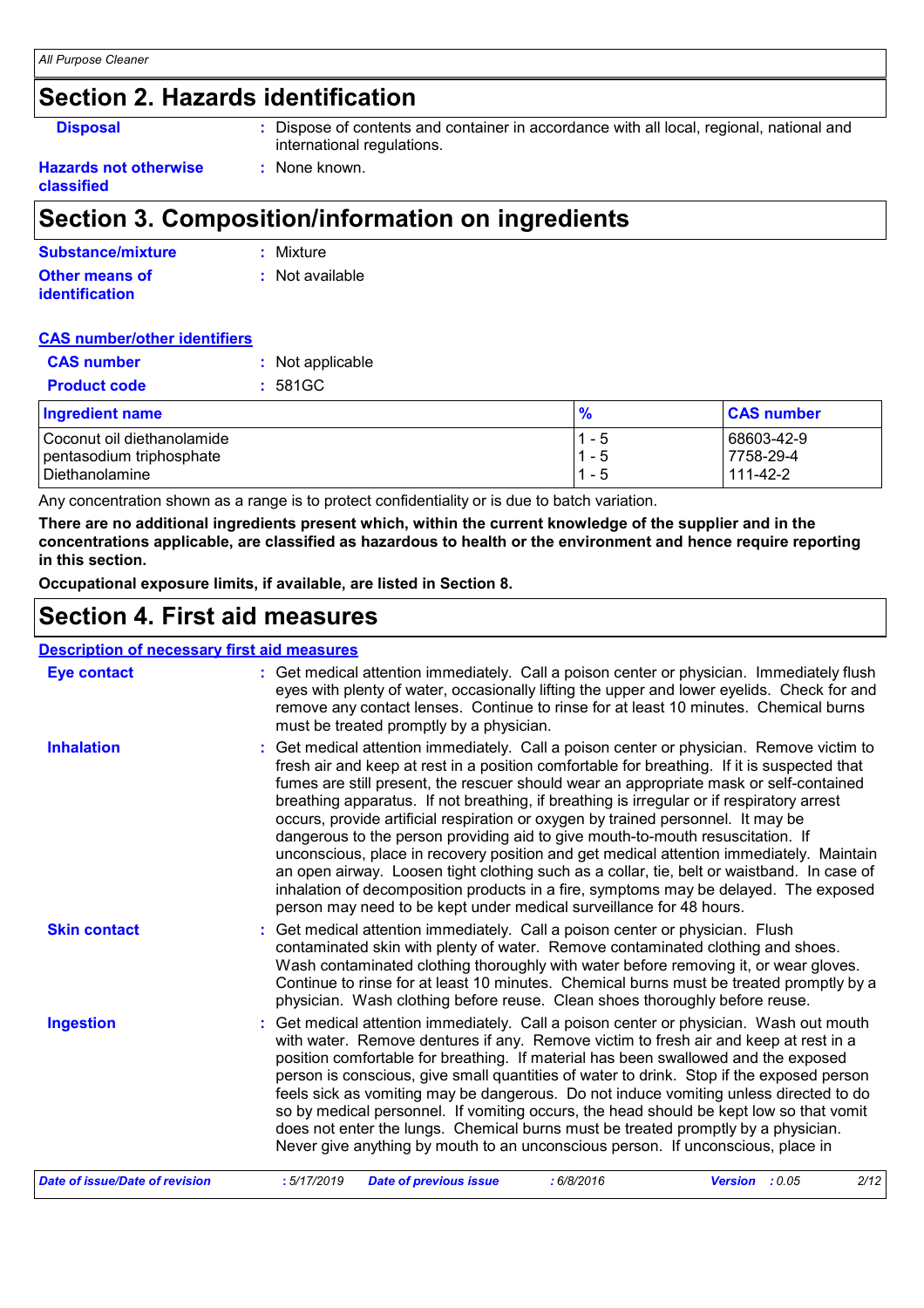### **Section 4. First aid measures**

recovery position and get medical attention immediately. Maintain an open airway. Loosen tight clothing such as a collar, tie, belt or waistband.

| Most important symptoms/effects, acute and delayed |                                                                                                                                                                                                                                                                                                                                                                                                                 |
|----------------------------------------------------|-----------------------------------------------------------------------------------------------------------------------------------------------------------------------------------------------------------------------------------------------------------------------------------------------------------------------------------------------------------------------------------------------------------------|
| <b>Potential acute health effects</b>              |                                                                                                                                                                                                                                                                                                                                                                                                                 |
| <b>Eye contact</b>                                 | : Causes serious eye damage.                                                                                                                                                                                                                                                                                                                                                                                    |
| <b>Inhalation</b>                                  | : No known significant effects or critical hazards.                                                                                                                                                                                                                                                                                                                                                             |
| <b>Skin contact</b>                                | : Causes severe burns.                                                                                                                                                                                                                                                                                                                                                                                          |
| <b>Ingestion</b>                                   | : No known significant effects or critical hazards.                                                                                                                                                                                                                                                                                                                                                             |
| <b>Over-exposure signs/symptoms</b>                |                                                                                                                                                                                                                                                                                                                                                                                                                 |
| <b>Eye contact</b>                                 | : Adverse symptoms may include the following:<br>pain<br>watering<br>redness                                                                                                                                                                                                                                                                                                                                    |
| <b>Inhalation</b>                                  | : No specific data.                                                                                                                                                                                                                                                                                                                                                                                             |
| <b>Skin contact</b>                                | : Adverse symptoms may include the following:<br>pain or irritation<br>redness<br>blistering may occur                                                                                                                                                                                                                                                                                                          |
| <b>Ingestion</b>                                   | : Adverse symptoms may include the following:<br>stomach pains                                                                                                                                                                                                                                                                                                                                                  |
|                                                    | <b>Indication of immediate medical attention and special treatment needed, if necessary</b>                                                                                                                                                                                                                                                                                                                     |
| <b>Notes to physician</b>                          | : In case of inhalation of decomposition products in a fire, symptoms may be delayed.<br>The exposed person may need to be kept under medical surveillance for 48 hours.                                                                                                                                                                                                                                        |
| <b>Specific treatments</b>                         | : No specific treatment.                                                                                                                                                                                                                                                                                                                                                                                        |
| <b>Protection of first-aiders</b>                  | : No action shall be taken involving any personal risk or without suitable training. If it is<br>suspected that fumes are still present, the rescuer should wear an appropriate mask or<br>self-contained breathing apparatus. It may be dangerous to the person providing aid to<br>give mouth-to-mouth resuscitation. Wash contaminated clothing thoroughly with water<br>before removing it, or wear gloves. |

**See toxicological information (section 8)**

### **Section 5. Fire-fighting measures**

| <b>Extinguishing media</b>                           |                                                                                                                                                                  |
|------------------------------------------------------|------------------------------------------------------------------------------------------------------------------------------------------------------------------|
| <b>Suitable extinguishing</b><br>media               | : Use an extinguishing agent suitable for the surrounding fire.                                                                                                  |
| <b>Unsuitable extinguishing</b><br>media             | : None known.                                                                                                                                                    |
| <b>Specific hazards arising</b><br>from the chemical | : In a fire or if heated, a pressure increase will occur and the container may burst.                                                                            |
| <b>Hazardous thermal</b><br>decomposition products   | : Decomposition products may include the following materials:<br>carbon dioxide<br>carbon monoxide<br>nitrogen oxides<br>phosphorus oxides<br>metal oxide/oxides |

| Date of issue/Date of revision |  | : 5/17/2019 Date of previous issue | .6/8/2016 | <b>Version</b> : 0.05 | 3/12 |
|--------------------------------|--|------------------------------------|-----------|-----------------------|------|
|--------------------------------|--|------------------------------------|-----------|-----------------------|------|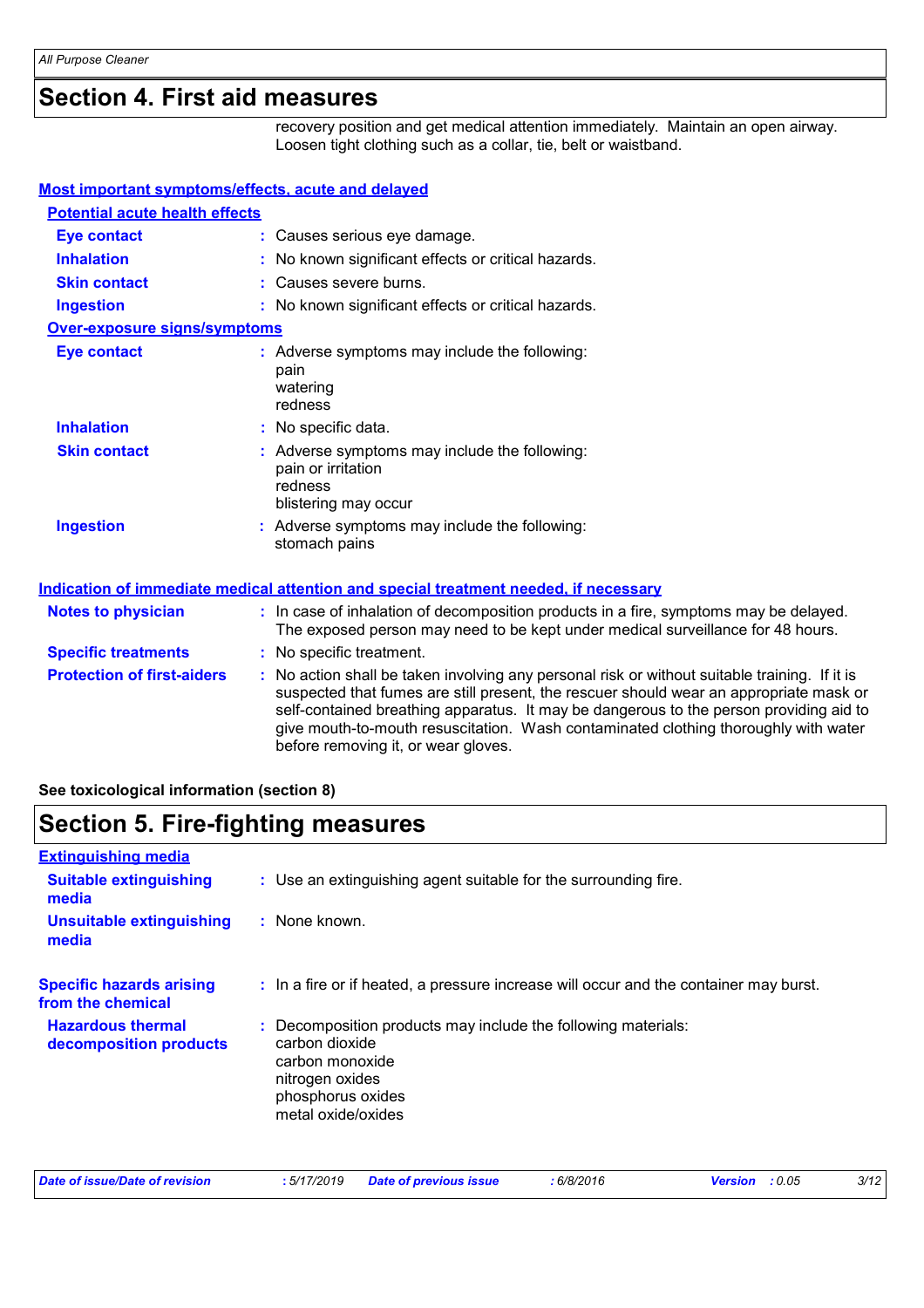### **Section 5. Fire-fighting measures**

| <b>Special protective actions</b><br>for fire-fighters   | : Promptly isolate the scene by removing all persons from the vicinity of the incident if<br>there is a fire. No action shall be taken involving any personal risk or without suitable<br>training. |
|----------------------------------------------------------|-----------------------------------------------------------------------------------------------------------------------------------------------------------------------------------------------------|
| <b>Special protective</b><br>equipment for fire-fighters | : Fire-fighters should wear appropriate protective equipment and self-contained breathing<br>apparatus (SCBA) with a full face-piece operated in positive pressure mode.                            |

### **equipment for fire-fighters**

### **Section 6. Accidental release measures**

|                                                              | <b>Personal precautions, protective equipment and emergency procedures</b>                                                                                                                                                                                                                                                                                                                                                                                                                                                                                                                                                                                                                                   |
|--------------------------------------------------------------|--------------------------------------------------------------------------------------------------------------------------------------------------------------------------------------------------------------------------------------------------------------------------------------------------------------------------------------------------------------------------------------------------------------------------------------------------------------------------------------------------------------------------------------------------------------------------------------------------------------------------------------------------------------------------------------------------------------|
| For non-emergency<br>personnel                               | : No action shall be taken involving any personal risk or without suitable training.<br>Evacuate surrounding areas. Keep unnecessary and unprotected personnel from<br>entering. Do not touch or walk through spilled material. Do not breathe vapor or mist.<br>Provide adequate ventilation. Wear appropriate respirator when ventilation is<br>inadequate. Put on appropriate personal protective equipment.                                                                                                                                                                                                                                                                                              |
|                                                              | For emergency responders : If specialized clothing is required to deal with the spillage, take note of any information in<br>Section 8 on suitable and unsuitable materials. See also the information in "For non-<br>emergency personnel".                                                                                                                                                                                                                                                                                                                                                                                                                                                                  |
| <b>Environmental precautions</b>                             | : Avoid dispersal of spilled material and runoff and contact with soil, waterways, drains<br>and sewers. Inform the relevant authorities if the product has caused environmental<br>pollution (sewers, waterways, soil or air).                                                                                                                                                                                                                                                                                                                                                                                                                                                                              |
| <b>Methods and materials for containment and cleaning up</b> |                                                                                                                                                                                                                                                                                                                                                                                                                                                                                                                                                                                                                                                                                                              |
| <b>Small spill</b>                                           | : Stop leak if without risk. Move containers from spill area. Dilute with water and mop up<br>if water-soluble. Alternatively, or if water-insoluble, absorb with an inert dry material and<br>place in an appropriate waste disposal container. Dispose of via a licensed waste<br>disposal contractor.                                                                                                                                                                                                                                                                                                                                                                                                     |
| <b>Large spill</b>                                           | : Stop leak if without risk. Move containers from spill area. Approach release from<br>upwind. Prevent entry into sewers, water courses, basements or confined areas. Wash<br>spillages into an effluent treatment plant or proceed as follows. Contain and collect<br>spillage with non-combustible, absorbent material e.g. sand, earth, vermiculite or<br>diatomaceous earth and place in container for disposal according to local regulations<br>(see Section 13). Dispose of via a licensed waste disposal contractor. Contaminated<br>absorbent material may pose the same hazard as the spilled product. Note: see<br>Section 1 for emergency contact information and Section 13 for waste disposal. |

### **Section 7. Handling and storage**

#### **Precautions for safe handling**

| <b>Protective measures</b>                       | : Put on appropriate personal protective equipment (see Section 8). Avoid exposure -<br>obtain special instructions before use. Do not handle until all safety precautions have<br>been read and understood. Do not get in eyes or on skin or clothing. Do not breathe<br>vapor or mist. Do not ingest. If during normal use the material presents a respiratory<br>hazard, use only with adequate ventilation or wear appropriate respirator. Keep in the<br>original container or an approved alternative made from a compatible material, kept<br>tightly closed when not in use. Keep away from acids. Empty containers retain product<br>residue and can be hazardous. Do not reuse container. |
|--------------------------------------------------|-----------------------------------------------------------------------------------------------------------------------------------------------------------------------------------------------------------------------------------------------------------------------------------------------------------------------------------------------------------------------------------------------------------------------------------------------------------------------------------------------------------------------------------------------------------------------------------------------------------------------------------------------------------------------------------------------------|
| <b>Advice on general</b><br>occupational hygiene | : Eating, drinking and smoking should be prohibited in areas where this material is<br>handled, stored and processed. Workers should wash hands and face before eating,<br>drinking and smoking. Remove contaminated clothing and protective equipment before<br>entering eating areas. See also Section 8 for additional information on hygiene<br>measures.                                                                                                                                                                                                                                                                                                                                       |

| Date of issue/Date of revision | : 5/17/2019 Date of previous issue | : 6/8/2016 | <b>Version</b> : 0.05 | 4/12 |
|--------------------------------|------------------------------------|------------|-----------------------|------|
|                                |                                    |            |                       |      |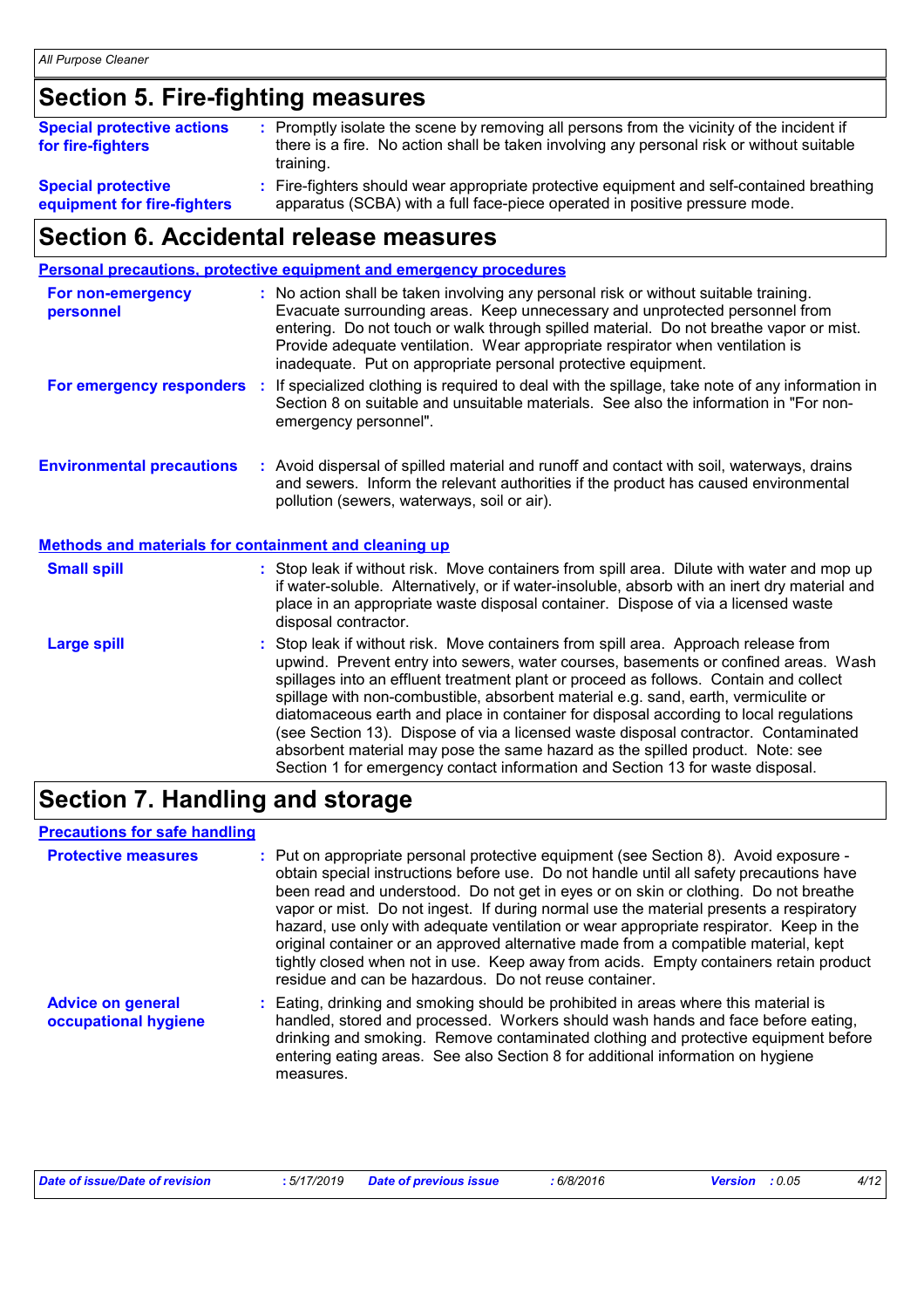### **Section 7. Handling and storage**

| <b>Conditions for safe storage,</b> | Store in accordance with local regulations. Store in original container protected from<br><b>P</b> |
|-------------------------------------|----------------------------------------------------------------------------------------------------|
| including any                       | direct sunlight in a dry, cool and well-ventilated area, away from incompatible materials          |
| <b>incompatibilities</b>            | and food and drink. Store locked up. Separate from acids. Keep container tightly                   |
|                                     | closed and sealed until ready for use. Containers that have been opened must be                    |
|                                     | carefully resealed and kept upright to prevent leakage. Do not store in unlabeled                  |
|                                     | containers. Use appropriate containment to avoid environmental contamination.                      |

### **Section 8. Exposure controls/personal protection**

### **Control parameters**

#### **Occupational exposure limits**

| <b>Ingredient name</b>                           | <b>Exposure limits</b>                                                                                                                                                                                                                                                                                                                                                                                                                                                                                                                                                                                                 |
|--------------------------------------------------|------------------------------------------------------------------------------------------------------------------------------------------------------------------------------------------------------------------------------------------------------------------------------------------------------------------------------------------------------------------------------------------------------------------------------------------------------------------------------------------------------------------------------------------------------------------------------------------------------------------------|
| Diethanolamine                                   | OSHA PEL 1989 (United States, 3/1989).<br>TWA: 3 ppm 8 hours.<br>TWA: 15 mg/m <sup>3</sup> 8 hours.<br>NIOSH REL (United States, 10/2013).<br>TWA: 3 ppm 10 hours.<br>TWA: $15 \text{ mg/m}^3$ 10 hours.<br>ACGIH TLV (United States, 4/2014).<br>Absorbed through skin.<br>TWA: 1 mg/m <sup>3</sup> 8 hours. Form: Inhalable<br>fraction and vapor                                                                                                                                                                                                                                                                    |
| <b>Appropriate engineering</b><br>controls       | : If user operations generate dust, fumes, gas, vapor or mist, use process enclosures,<br>local exhaust ventilation or other engineering controls to keep worker exposure to<br>airborne contaminants below any recommended or statutory limits.                                                                                                                                                                                                                                                                                                                                                                       |
| <b>Environmental exposure</b><br><b>controls</b> | Emissions from ventilation or work process equipment should be checked to ensure<br>they comply with the requirements of environmental protection legislation. In some<br>cases, fume scrubbers, filters or engineering modifications to the process equipment<br>will be necessary to reduce emissions to acceptable levels.                                                                                                                                                                                                                                                                                          |
| <b>Individual protection measures</b>            |                                                                                                                                                                                                                                                                                                                                                                                                                                                                                                                                                                                                                        |
| <b>Hygiene measures</b>                          | Wash hands, forearms and face thoroughly after handling chemical products, before<br>eating, smoking and using the lavatory and at the end of the working period.<br>Appropriate techniques should be used to remove potentially contaminated clothing.<br>Wash contaminated clothing before reusing. Ensure that eyewash stations and safety<br>showers are close to the workstation location.                                                                                                                                                                                                                        |
| <b>Eye/face protection</b>                       | Safety eyewear complying with an approved standard should be used when a risk<br>assessment indicates this is necessary to avoid exposure to liquid splashes, mists,<br>gases or dusts. If contact is possible, the following protection should be worn, unless<br>the assessment indicates a higher degree of protection: chemical splash goggles and/<br>or face shield. If inhalation hazards exist, a full-face respirator may be required instead.                                                                                                                                                                |
| <b>Skin protection</b>                           |                                                                                                                                                                                                                                                                                                                                                                                                                                                                                                                                                                                                                        |
| <b>Hand protection</b>                           | : Chemical-resistant, impervious gloves complying with an approved standard should be<br>worn at all times when handling chemical products if a risk assessment indicates this is<br>necessary. Considering the parameters specified by the glove manufacturer, check<br>during use that the gloves are still retaining their protective properties. It should be<br>noted that the time to breakthrough for any glove material may be different for different<br>glove manufacturers. In the case of mixtures, consisting of several substances, the<br>protection time of the gloves cannot be accurately estimated. |
| <b>Body protection</b>                           | Personal protective equipment for the body should be selected based on the task being<br>performed and the risks involved and should be approved by a specialist before<br>handling this product.                                                                                                                                                                                                                                                                                                                                                                                                                      |
| <b>Date of issue/Date of revision</b>            | :6/8/2016<br>Version : 0.05<br>5/12<br>:5/17/2019<br><b>Date of previous issue</b>                                                                                                                                                                                                                                                                                                                                                                                                                                                                                                                                     |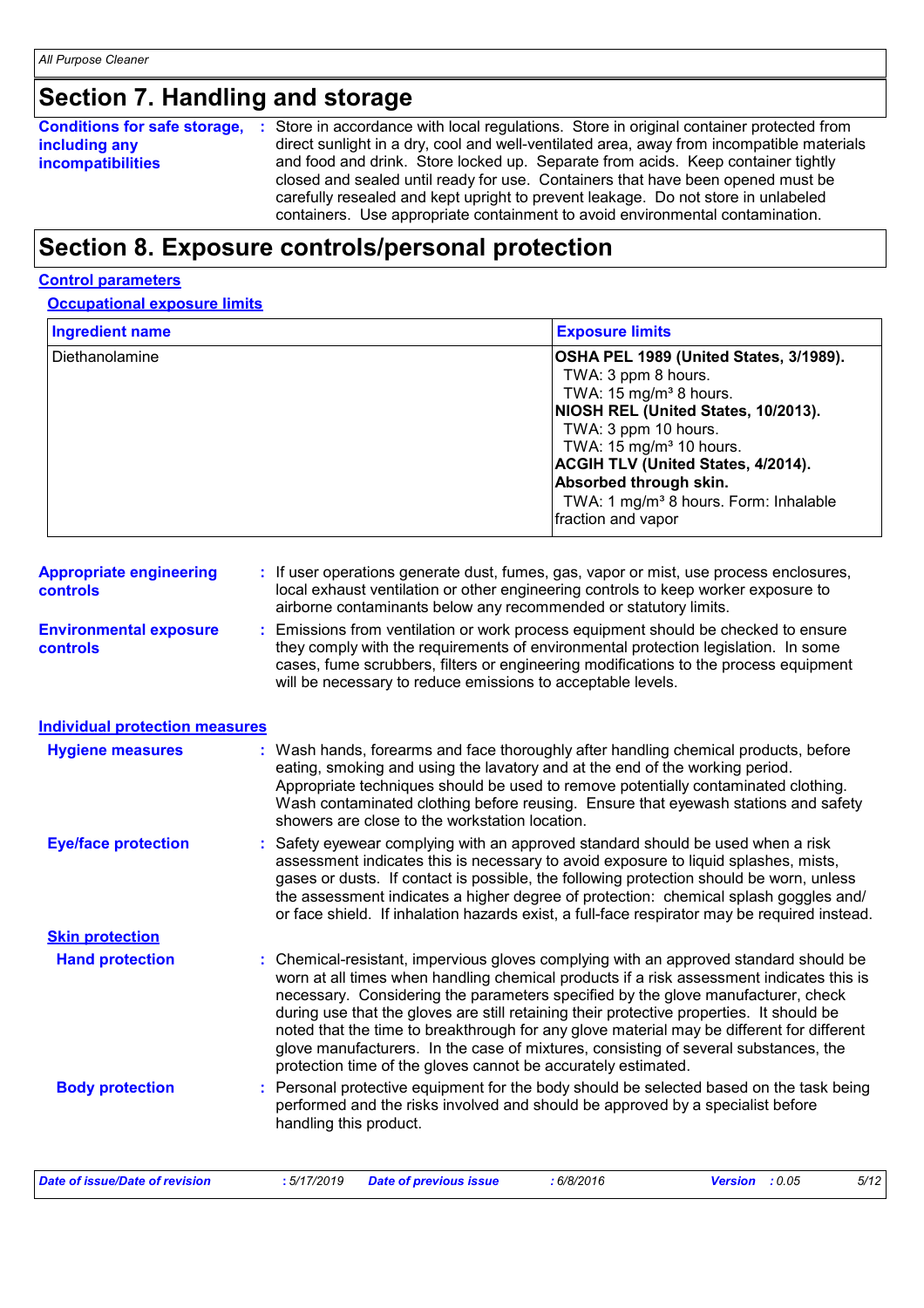### **Section 8. Exposure controls/personal protection**

| <b>Other skin protection</b>  | : Appropriate footwear and any additional skin protection measures should be selected<br>based on the task being performed and the risks involved and should be approved by a<br>specialist before handling this product.                                                                                                  |
|-------------------------------|----------------------------------------------------------------------------------------------------------------------------------------------------------------------------------------------------------------------------------------------------------------------------------------------------------------------------|
| <b>Respiratory protection</b> | : Use a properly fitted, air-purifying or air-fed respirator complying with an approved<br>standard if a risk assessment indicates this is necessary. Respirator selection must be<br>based on known or anticipated exposure levels, the hazards of the product and the safe<br>working limits of the selected respirator. |

### **Section 9. Physical and chemical properties**

| <b>Appearance</b>                                 |                                                                                                                                                |
|---------------------------------------------------|------------------------------------------------------------------------------------------------------------------------------------------------|
| <b>Physical state</b>                             | : Liquid                                                                                                                                       |
| <b>Color</b>                                      | : Purple                                                                                                                                       |
| Odor                                              | Citrus                                                                                                                                         |
| <b>Odor threshold</b>                             | : Not available                                                                                                                                |
| pH                                                | $: 11$ to 12                                                                                                                                   |
| <b>Melting point</b>                              | : $0^{\circ}$ C (32 $^{\circ}$ F)                                                                                                              |
| <b>Boiling point</b>                              | : $100^{\circ}$ C (212 $^{\circ}$ F)                                                                                                           |
| <b>Flash point</b>                                | Closed cup: >93.334°C (>200°F)                                                                                                                 |
| <b>Evaporation rate</b>                           | : Not available                                                                                                                                |
| <b>Flammability (solid, gas)</b>                  | : Not available                                                                                                                                |
| Lower and upper explosive<br>(flammable) limits   | : Not available                                                                                                                                |
| <b>Vapor pressure</b>                             | $:$ <4 kPa (<30 mm Hg) [room temperature]                                                                                                      |
| <b>Vapor density</b>                              | : <1 [Air = 1]                                                                                                                                 |
| <b>Specific gravity</b>                           | : $1.03$ g/cm <sup>3</sup>                                                                                                                     |
| <b>Solubility</b>                                 | : Not available                                                                                                                                |
| <b>Partition coefficient: n-</b><br>octanol/water | : Not available                                                                                                                                |
| <b>Auto-ignition temperature</b>                  | : Not available                                                                                                                                |
| <b>Viscosity</b>                                  | : Not available                                                                                                                                |
| <b>VOC content</b>                                | $: 1\%$                                                                                                                                        |
|                                                   | VOCs are calculated following the requirements under 40 CFR, Part 59, Subpart C for Consumer Products and Subpart D for Architectural Coatings |

### **Section 10. Stability and reactivity**

| <b>Reactivity</b>                                   | : No specific test data related to reactivity available for this product or its ingredients. |
|-----------------------------------------------------|----------------------------------------------------------------------------------------------|
| <b>Chemical stability</b>                           | : The product is stable.                                                                     |
| <b>Possibility of hazardous</b><br><b>reactions</b> | : Under normal conditions of storage and use, hazardous reactions will not occur.            |
| <b>Conditions to avoid</b>                          | : No specific data.                                                                          |
| <b>Incompatible materials</b>                       | : Reactive or incompatible with the following materials:<br>acids                            |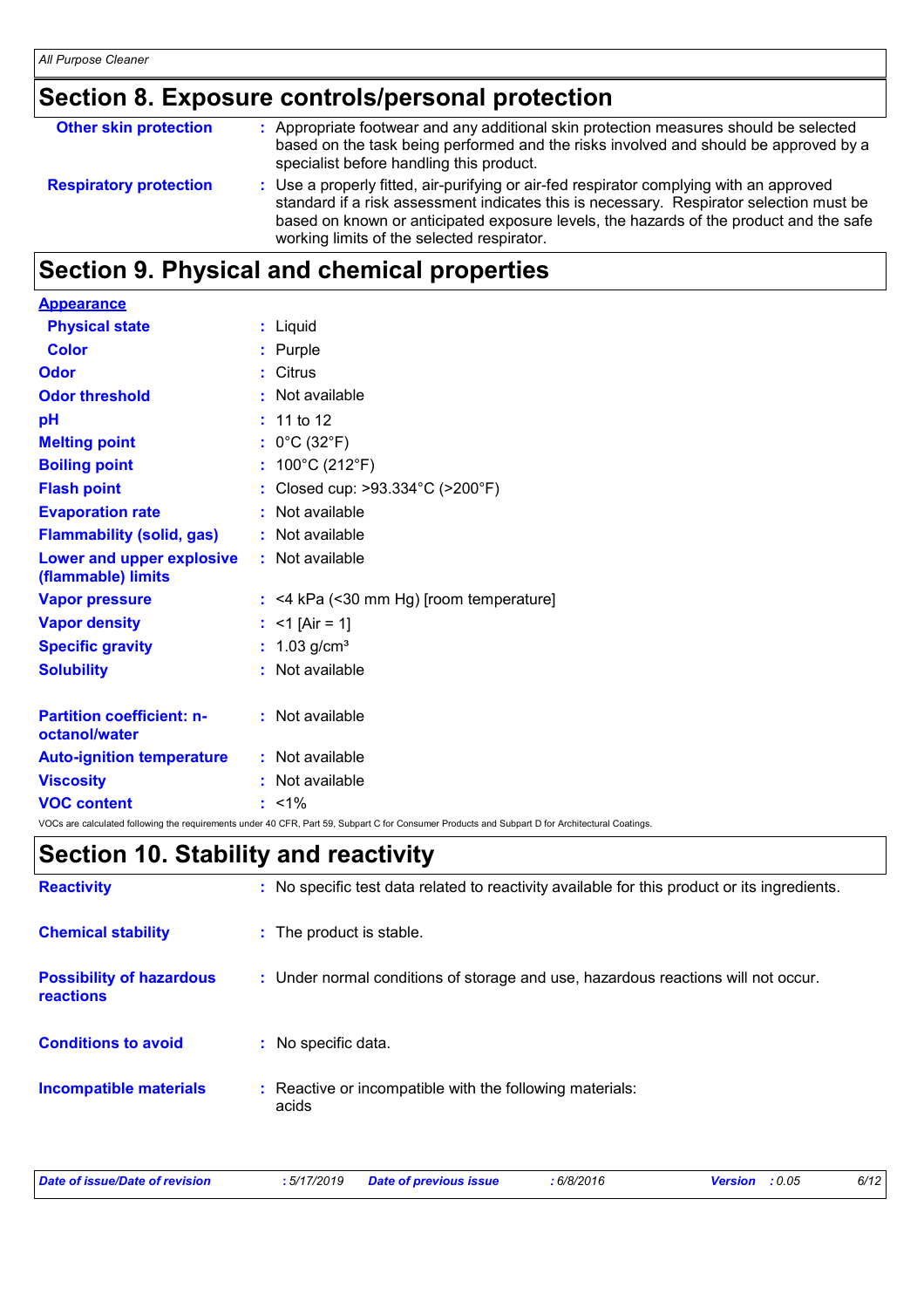### **Section 10. Stability and reactivity**

**Hazardous decomposition products**

Under normal conditions of storage and use, hazardous decomposition products should **:** not be produced.

### **Section 11. Toxicological information**

#### **Information on toxicological effects**

#### **Acute toxicity**

| <b>Product/ingredient name</b> | <b>Result</b> | <b>Species</b> | <b>Dose</b> | <b>Exposure</b> |
|--------------------------------|---------------|----------------|-------------|-----------------|
| Coconut oil diethanolamide     | ILD50 Dermal  | Rabbit         | 12200 mg/kg |                 |
|                                | LD50 Oral     | Rat            | 1600 mg/kg  |                 |
| pentasodium triphosphate       | LD50 Oral     | Rat            | 3120 mg/kg  |                 |
| Diethanolamine                 | ILD50 Dermal  | Rabbit         | 12200 mg/kg |                 |
|                                | LD50 Oral     | Rat            | $710$ mg/kg |                 |

#### **Irritation/Corrosion**

| <b>Product/ingredient name</b> | <b>Result</b>              | <b>Species</b> | <b>Score</b> | <b>Exposure</b>             | <b>Observation</b> |
|--------------------------------|----------------------------|----------------|--------------|-----------------------------|--------------------|
| Coconut oil diethanolamide     | Eyes - Severe irritant     | Rabbit         |              | 100<br>microliters          | ۰                  |
|                                | Skin - Moderate irritant   | Rabbit         |              | 300<br>microliters          |                    |
| pentasodium triphosphate       | l Skin - Moderate irritant | Rabbit         |              | 24 hours 500<br>milligrams  |                    |
| Diethanolamine                 | Eyes - Severe irritant     | Rabbit         |              | 24 hours 750<br>Micrograms  | $\blacksquare$     |
|                                | Eyes - Severe irritant     | Rabbit         |              | 5500<br>milligrams          |                    |
|                                | Skin - Mild irritant       | Rabbit         |              | 24 hours 500                |                    |
|                                | Skin - Mild irritant       | Rabbit         |              | milligrams<br>50 milligrams |                    |

#### **Sensitization**

Not available

#### **Mutagenicity**

Not available

#### **Carcinogenicity**

Not available

#### **Classification**

| <b>Product/ingredient name</b>                   | <b>OSHA</b>    | <b>IARC</b> | <b>NTP</b> |
|--------------------------------------------------|----------------|-------------|------------|
| l Coconut oil diethanolamide<br>l Diethanolamine | $\blacksquare$ | 2B<br>2Β    |            |

#### **Reproductive toxicity**

Not available

#### **Teratogenicity**

Not available

#### **Specific target organ toxicity (single exposure)**

Not available

#### **Specific target organ toxicity (repeated exposure)**

Not available

#### **Aspiration hazard**

*Date of issue/Date of revision* **:** *5/17/2019 Date of previous issue : 6/8/2016 Version : 0.05 7/12*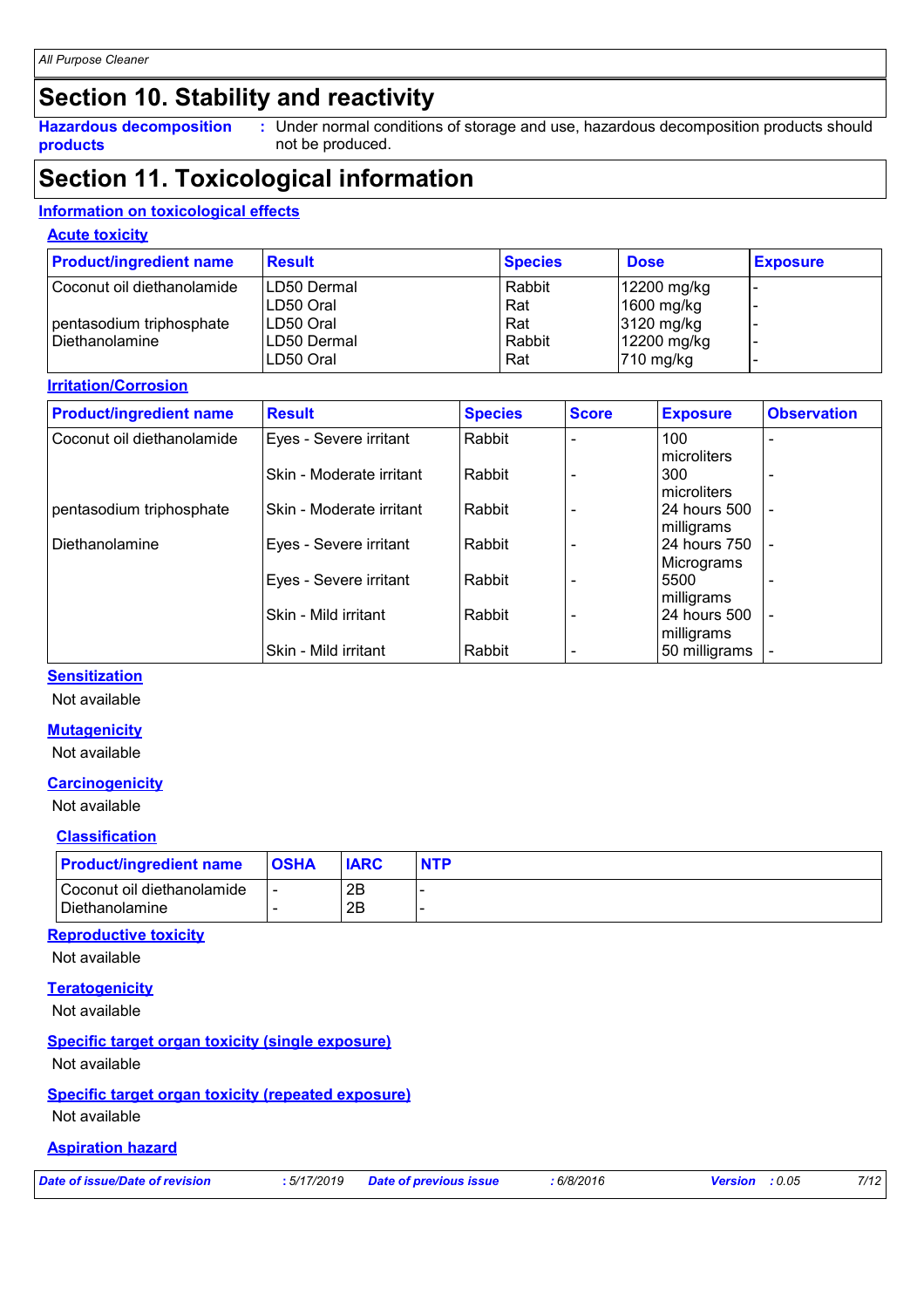## **Section 11. Toxicological information**

Not available

| <b>Information on the likely</b><br>routes of exposure             | : Not available                                                                                        |
|--------------------------------------------------------------------|--------------------------------------------------------------------------------------------------------|
| <b>Potential acute health effects</b>                              |                                                                                                        |
| <b>Eye contact</b>                                                 | : Causes serious eye damage.                                                                           |
| <b>Inhalation</b>                                                  | No known significant effects or critical hazards.                                                      |
| <b>Skin contact</b>                                                | : Causes severe burns.                                                                                 |
| <b>Ingestion</b>                                                   | : No known significant effects or critical hazards.                                                    |
|                                                                    | <b>Symptoms related to the physical, chemical and toxicological characteristics</b>                    |
| <b>Eye contact</b>                                                 | : Adverse symptoms may include the following:<br>pain<br>watering<br>redness                           |
| <b>Inhalation</b>                                                  | : No specific data.                                                                                    |
| <b>Skin contact</b>                                                | : Adverse symptoms may include the following:<br>pain or irritation<br>redness<br>blistering may occur |
| <b>Ingestion</b>                                                   | : Adverse symptoms may include the following:<br>stomach pains                                         |
|                                                                    | Delayed and immediate effects and also chronic effects from short and long term exposure               |
| <b>Short term exposure</b>                                         |                                                                                                        |
| <b>Potential immediate</b><br>effects                              | : Not available                                                                                        |
| <b>Potential delayed effects</b>                                   | : Not available                                                                                        |
| <b>Long term exposure</b><br><b>Potential immediate</b><br>effects | : Not available                                                                                        |
| <b>Potential delayed effects</b>                                   | : Not available                                                                                        |
| <b>Potential chronic health effects</b>                            |                                                                                                        |
| Not available                                                      |                                                                                                        |
| <b>General</b>                                                     | : No known significant effects or critical hazards.                                                    |
| <b>Carcinogenicity</b>                                             | Suspected of causing cancer. Risk of cancer depends on duration and level of<br>exposure.              |
| <b>Mutagenicity</b>                                                | : No known significant effects or critical hazards.                                                    |
| <b>Teratogenicity</b>                                              | No known significant effects or critical hazards.                                                      |
| <b>Developmental effects</b>                                       | No known significant effects or critical hazards.                                                      |
| <b>Fertility effects</b>                                           | No known significant effects or critical hazards.                                                      |

#### **Numerical measures of toxicity**

| <b>Acute toxicity estimates</b> |                  |
|---------------------------------|------------------|
| <b>Route</b>                    | <b>ATE</b> value |
| Oral                            | 24039 mg/kg      |

| Date of issue/Date of revision | : 5/17/2019 | <b>Date of previous issue</b> | 6/8/2016 | : 0.05<br>Version | 8/12 |
|--------------------------------|-------------|-------------------------------|----------|-------------------|------|
|                                |             |                               |          |                   |      |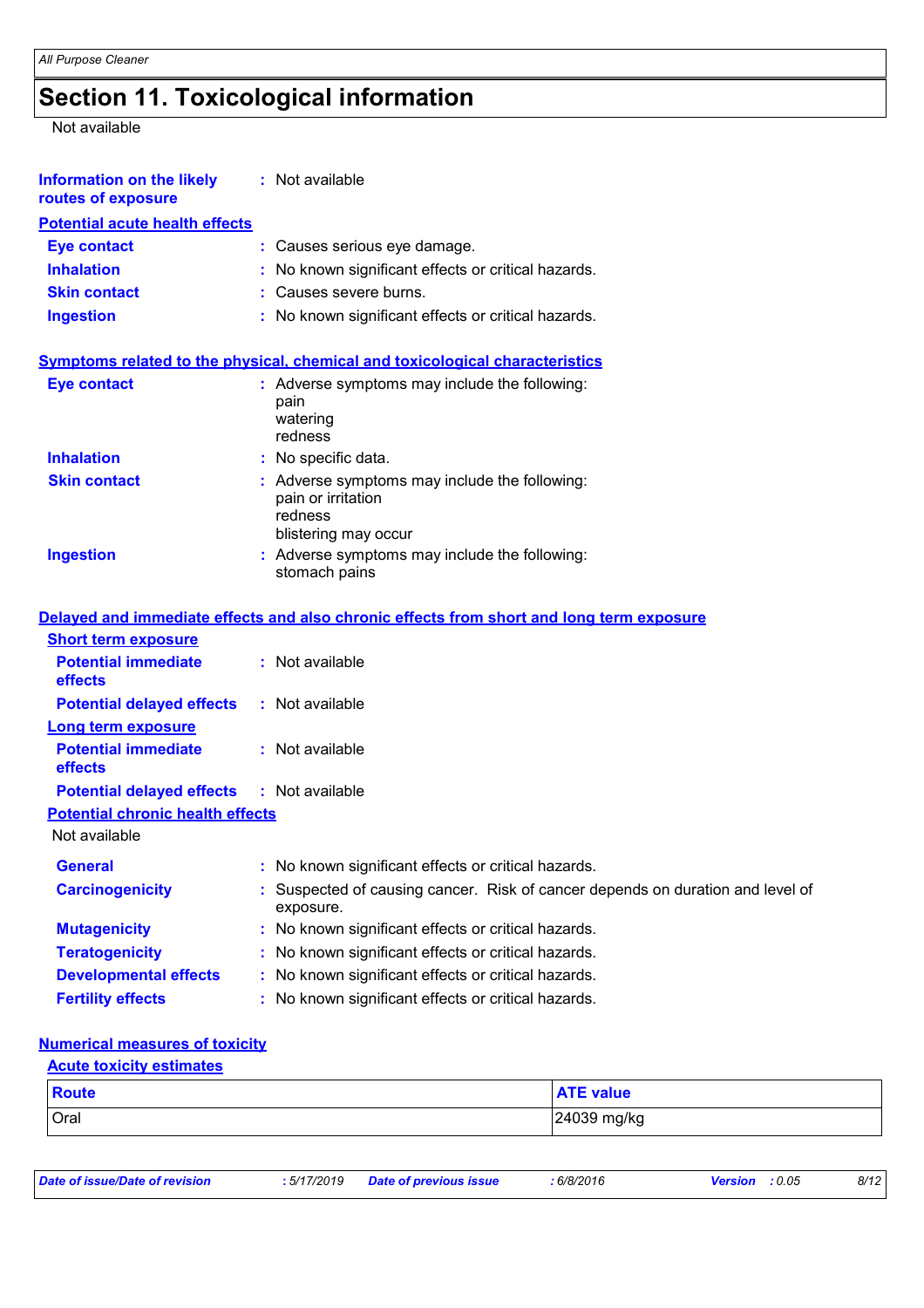### **Section 11. Toxicological information**

### **Section 12. Ecological information**

#### **Toxicity**

| <b>Product/ingredient name</b> | <b>Result</b>                                                       | <b>Species</b>                                        | <b>Exposure</b>      |
|--------------------------------|---------------------------------------------------------------------|-------------------------------------------------------|----------------------|
| pentasodium triphosphate       | Acute EC50 276.61 mg/l Fresh water                                  | Crustaceans - Ceriodaphnia<br>I dubia - Neonate       | 48 hours             |
| Diethanolamine                 | Acute EC50 12 mg/l Fresh water                                      | Algae - Pseudokirchneriella<br>subcapitata            | 96 hours             |
|                                | Acute LC50 28800 µg/l Fresh water                                   | Crustaceans - Ceriodaphnia<br>Idubia - Neonate        | l 48 hours           |
|                                | Acute LC50 2150 µg/l Fresh water<br>Acute LC50 775 mg/l Fresh water | Daphnia - Daphnia pulex<br>Fish - Lepomis macrochirus | 48 hours<br>96 hours |

#### **Persistence and degradability**

Not available

#### **Bioaccumulative potential**

| <b>Product/ingredient name</b> | $\mathsf{LogP}_\mathsf{ow}$ | <b>BCF</b> | <b>Potential</b> |
|--------------------------------|-----------------------------|------------|------------------|
| Diethanolamine                 | 1.43                        |            | low              |

#### **Mobility in soil**

| <b>Soil/water partition</b> | : Not available |
|-----------------------------|-----------------|
| <b>coefficient (Koc)</b>    |                 |

#### **Other adverse effects** : No known significant effects or critical hazards.

### **Section 13. Disposal considerations**

| <b>Disposal methods</b> | : The generation of waste should be avoided or minimized wherever possible. Disposal<br>of this product, solutions and any by-products should at all times comply with the<br>requirements of environmental protection and waste disposal legislation and any<br>regional local authority requirements. Dispose of surplus and non-recyclable products<br>via a licensed waste disposal contractor. Waste should not be disposed of untreated to<br>the sewer unless fully compliant with the requirements of all authorities with jurisdiction.<br>Waste packaging should be recycled. Incineration or landfill should only be considered<br>when recycling is not feasible. This material and its container must be disposed of in a<br>safe way. Care should be taken when handling emptied containers that have not been<br>cleaned or rinsed out. Empty containers or liners may retain some product residues. |
|-------------------------|---------------------------------------------------------------------------------------------------------------------------------------------------------------------------------------------------------------------------------------------------------------------------------------------------------------------------------------------------------------------------------------------------------------------------------------------------------------------------------------------------------------------------------------------------------------------------------------------------------------------------------------------------------------------------------------------------------------------------------------------------------------------------------------------------------------------------------------------------------------------------------------------------------------------|
|                         | Avoid dispersal of spilled material and runoff and contact with soil, waterways, drains<br>and sewers.                                                                                                                                                                                                                                                                                                                                                                                                                                                                                                                                                                                                                                                                                                                                                                                                              |

### **Section 14. Transport information**

| Date of issue/Date of revision | : 5/17/2019 | <b>Date of previous issue</b> | 6/8/2016 | <b>Version</b> : $0.05$ | 9/12 |
|--------------------------------|-------------|-------------------------------|----------|-------------------------|------|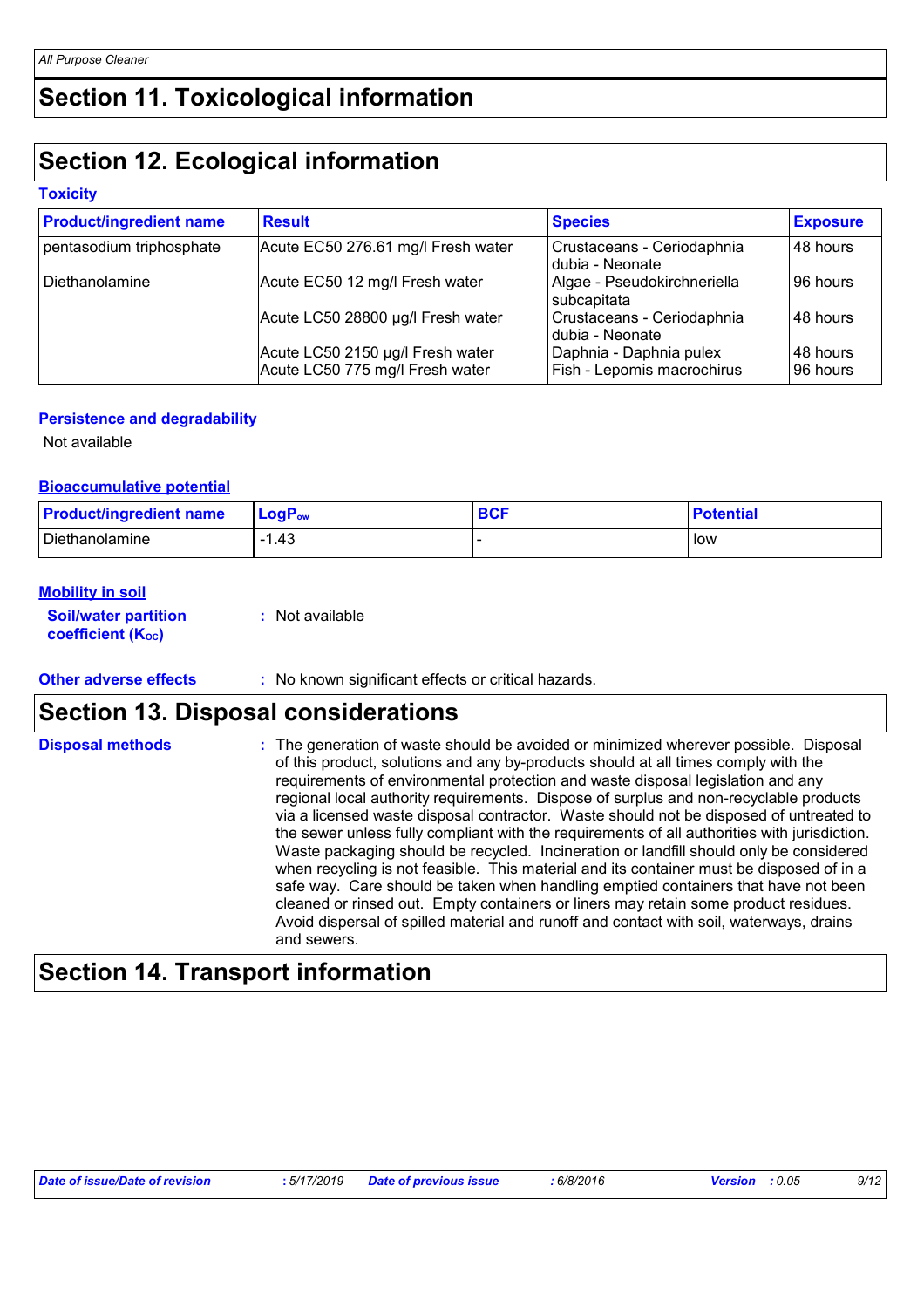### **Section 14. Transport information**

|                                      | <b>DOT Classification</b> | <b>IMDG</b>              | <b>IATA</b>   |
|--------------------------------------|---------------------------|--------------------------|---------------|
| <b>UN number</b>                     | Not regulated             | Not regulated            | Not regulated |
| <b>UN proper shipping</b><br>name    | $\blacksquare$            | $\blacksquare$           | -             |
| <b>Transport hazard</b><br>class(es) | ۰                         | $\overline{\phantom{0}}$ | ۰             |
| <b>Packing group</b>                 | ۰                         | -                        | ٠             |
| Environmental<br>hazards             | No.                       |                          |               |
| <b>Additional</b><br>information     | $\overline{\phantom{a}}$  |                          | ۰             |

**Special precautions for user Transport within user's premises:** always transport in closed containers that are **:** upright and secure. Ensure that persons transporting the product know what to do in the event of an accident or spillage.

**Transport in bulk according :** Not available **to Annex II of MARPOL and the IBC Code**

### **Section 15. Regulatory information**

**U.S. Federal regulations : United States inventory (TSCA 8b)**: All components are listed or exempted.

| <b>Clean Air Act Section 112</b> : Listed |                                                                      |
|-------------------------------------------|----------------------------------------------------------------------|
| (b) Hazardous Air                         |                                                                      |
| <b>Pollutants (HAPS)</b>                  |                                                                      |
| <b>SARA 311/312</b>                       |                                                                      |
| <b>Classification</b>                     | : Immediate (acute) health hazard<br>Delayed (chronic) health hazard |

#### **Composition/information on ingredients**

| <b>Name</b>                | $\frac{9}{6}$ | <b>Fire</b> | <b>Sudden</b><br>hazard release of<br><b>pressure</b> | <b>Reactive</b> | <b>Immediate</b><br>(acute)<br>health<br>hazard | <b>Delayed</b><br>(chronic)<br>health<br>hazard |
|----------------------------|---------------|-------------|-------------------------------------------------------|-----------------|-------------------------------------------------|-------------------------------------------------|
| Coconut oil diethanolamide | - 5           | No.         | No.                                                   | No.             | Yes.                                            | Yes.                                            |
| pentasodium triphosphate   | 1 - 5         | No.         | No.                                                   | INo.            | Yes.                                            | No.                                             |
| Diethanolamine             | - 5           | No.         | No.                                                   | No.             | Yes.                                            | Yes.                                            |

#### **SARA 313**

|                                           | <b>Product name</b> | <b>CAS number</b> |     |
|-------------------------------------------|---------------------|-------------------|-----|
| <b>Form R - Reporting</b><br>requirements | Diethanolamine      | $111 - 42 - 2$    | 1.0 |

SARA 313 notifications must not be detached from the SDS and any copying and redistribution of the SDS shall include copying and redistribution of the notice attached to copies of the SDS subsequently redistributed.

| Date of issue/Date of revision | : 5/17/2019 Date of previous issue | : 6/8/2016 | <b>Version</b> : 0.05 | 10/12 |
|--------------------------------|------------------------------------|------------|-----------------------|-------|
|                                |                                    |            |                       |       |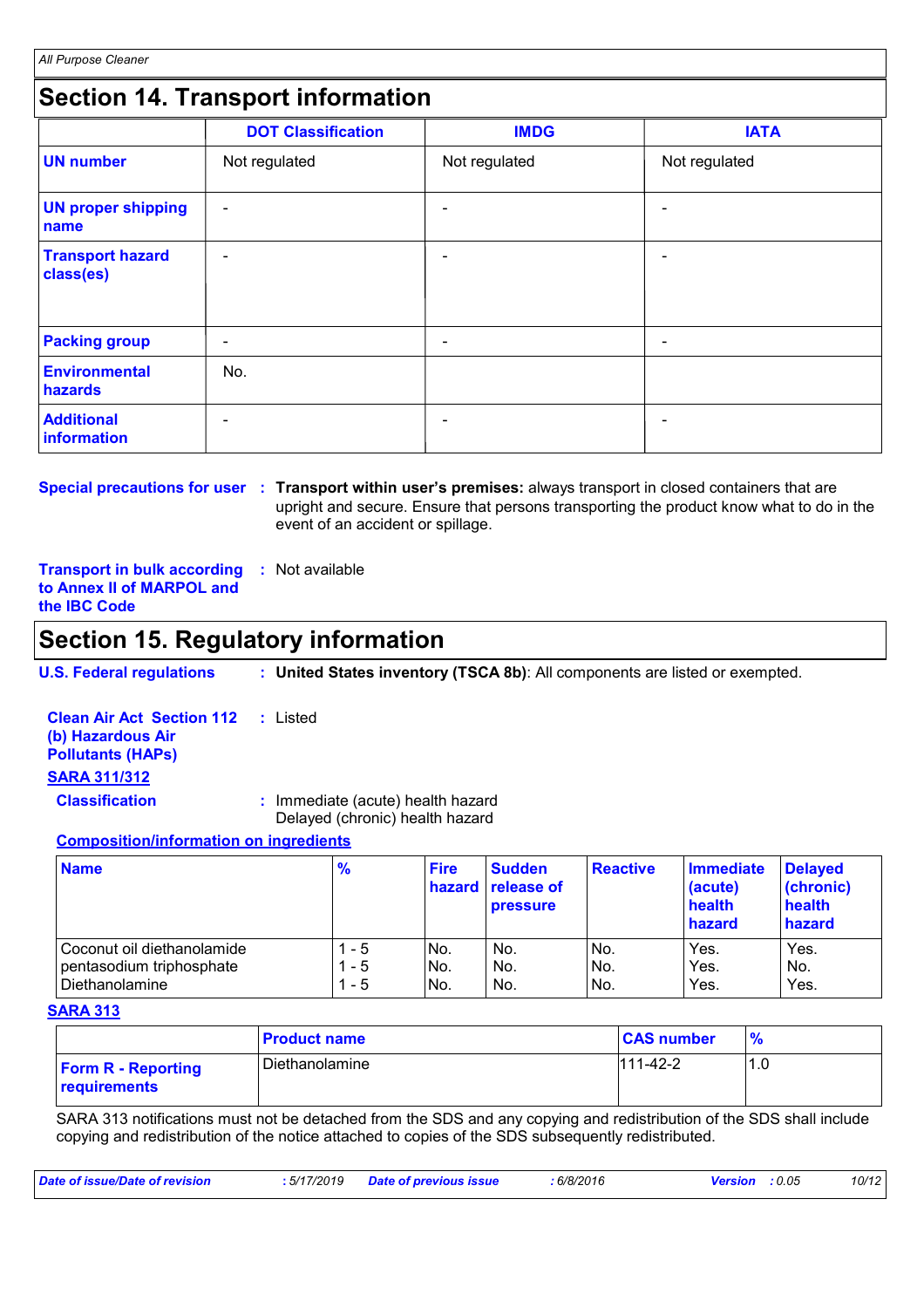### **Section 15. Regulatory information**

#### **State regulations**

#### **California Prop. 65**

**WARNING**: Cancer - www.P65Warnings.ca.gov.

| Ingredient name              | <b>Cancer</b> | <u>I Reproductive</u> | No significant risk<br><b>level</b> | <b>Max acceptable</b><br>dosage |
|------------------------------|---------------|-----------------------|-------------------------------------|---------------------------------|
| l Coconut oil diethanolamide | Yes.          | INo.                  | No.                                 | No.                             |
| l Diethanolamine             | Yes.          | No.                   | No.                                 | No.                             |

#### **International regulations**

**Canada inventory :** All components are listed or exempted.

### **Section 16. Other information**

#### **Hazardous Material Information System (U.S.A.)**



**Caution: HMIS® ratings are based on a 0-4 rating scale, with 0 representing minimal hazards or risks, and 4 representing significant hazards or risks. Although HMIS® ratings and the associated label are not required on SDSs or products leaving a facility under 29 CFR 1910.1200, the preparer may choose to provide them. HMIS® ratings are to be used with a fully implemented HMIS® program. HMIS® is a registered trademark and service mark of the American Coatings Association, Inc.**

**The customer is responsible for determining the PPE code for this material. For more information on HMIS® Personal Protective Equipment (PPE) codes, consult the HMIS® Implementation Manual.**

#### **National Fire Protection Association (U.S.A.)**



**Reprinted with permission from NFPA 704-2001, Identification of the Hazards of Materials for Emergency Response Copyright ©1997, National Fire Protection Association, Quincy, MA 02269. This reprinted material is not the complete and official position of the National Fire Protection Association, on the referenced subject which is represented only by the standard in its entirety.**

**Copyright ©2001, National Fire Protection Association, Quincy, MA 02269. This warning system is intended to be interpreted and applied only by properly trained individuals to identify fire, health and reactivity hazards of chemicals. The user is referred to certain limited number of chemicals with recommended classifications in NFPA 49 and NFPA 325, which would be used as a guideline only. Whether the chemicals are classified by NFPA or not, anyone using the 704 systems to classify chemicals does so at their own risk.**

| <b>History</b>                    |             |
|-----------------------------------|-------------|
| <b>Date of printing</b>           | : 9/30/2019 |
| Date of issue/Date of<br>revision | : 5/17/2019 |
| Date of previous issue            | : 6/8/2016  |

|  | Date of issue/Date of revision |  |  |
|--|--------------------------------|--|--|
|--|--------------------------------|--|--|